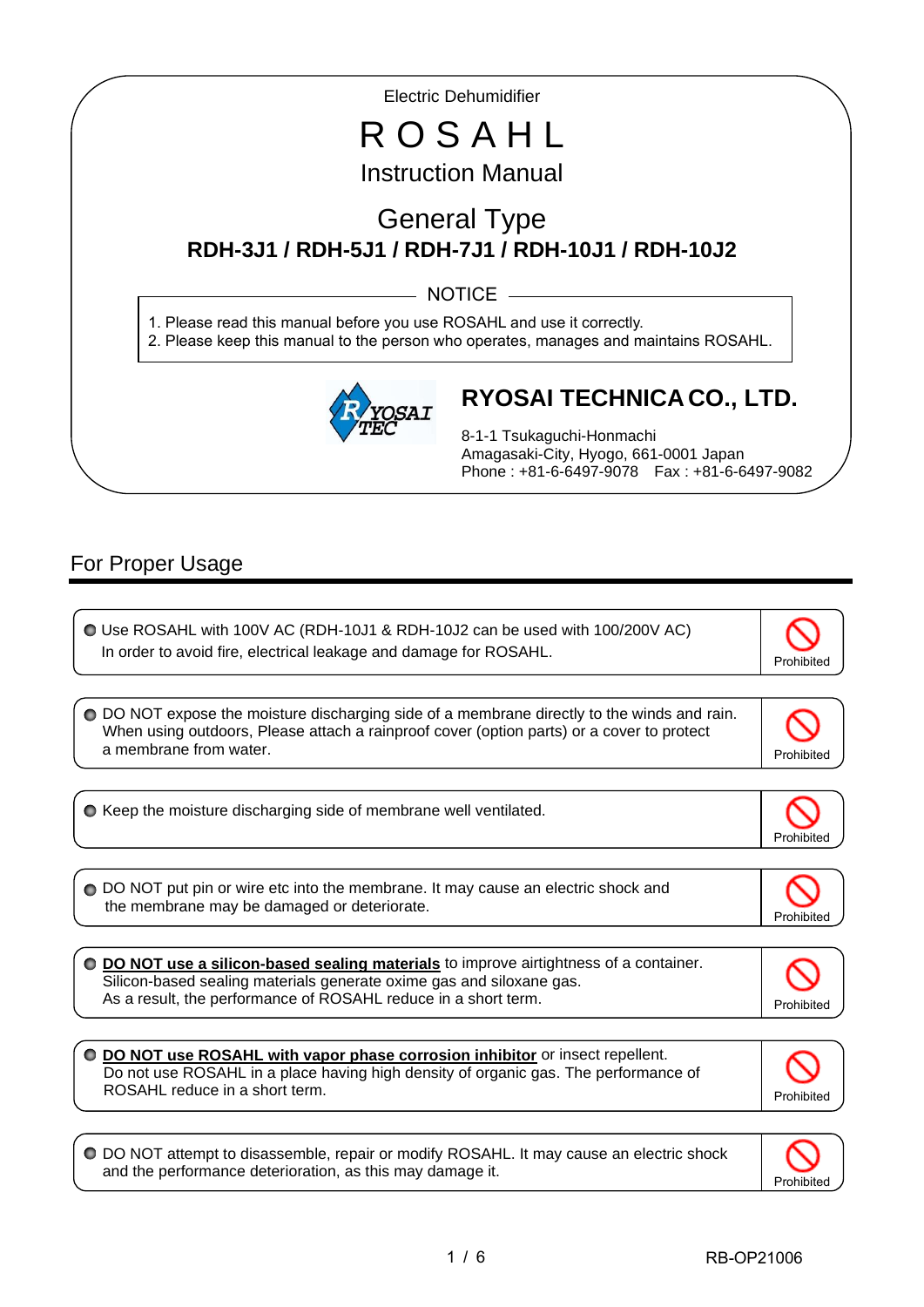#### **Installation**

I

Make a moisture discharging hole and installation hole for the following dimensions on the container and attach ROSAHL with screws.

Note 1) Processed dimensions for Moisture discharging hole and Installation hole, refer to Table 1.

Note 2) Processed dimensions for Rainproof cover, refer to Table 2.

| Table 1. Installation dimensions (mm) |         |         |         |                 |                 |  |  |
|---------------------------------------|---------|---------|---------|-----------------|-----------------|--|--|
| Model name                            | RDH-3J1 | RDH-5J1 | RDH-7J1 | <b>RDH-10J1</b> | <b>RDH-10J2</b> |  |  |
| Dim. a                                | 50      | 52.5    | 65      | 80              | 90              |  |  |
| Dim. b                                | 30      | 39      | 50      | 62.5            | 135             |  |  |
| Dim. c                                | 85      | 160     | 185     | 225             | 350             |  |  |
| Dim. d                                | (25)    |         |         |                 | 175             |  |  |
| Dim. e                                | 25      | 70      | 95      | 125             | 250             |  |  |
| Dim. f                                | 55      | 70      | 95      | 125             | 125             |  |  |
| Dim. g                                | 5       | 5       | 6       | 6               | 6               |  |  |
| Reference                             | Fig.    |         |         | Fig. 2          |                 |  |  |

|                 | Table 2. Rainproof cover installation dimensions (mm)<br>*Option parts |         |                |                 |                 |  |  |  |  |
|-----------------|------------------------------------------------------------------------|---------|----------------|-----------------|-----------------|--|--|--|--|
| Model name      | RDH-3J1                                                                | RDH-5J1 | RDH-7J1        | <b>RDH-10J1</b> | <b>RDH-10J2</b> |  |  |  |  |
| Dim. h          | 85                                                                     | 67.5    | 87.5           | 112.5           | 112.5           |  |  |  |  |
| Dim. i          | 115                                                                    | 72.5    | 85             | 100.5           | 162.5           |  |  |  |  |
| Dim. k          |                                                                        | 52.5    | 65             | 79.5            | 142.5           |  |  |  |  |
| Dim. m          |                                                                        |         |                |                 | 10              |  |  |  |  |
| Reference       | Fig. 1                                                                 | Fig. 2  |                |                 |                 |  |  |  |  |
| Rainproof cover | For                                                                    | For     | For            | For             | For             |  |  |  |  |
| Model name      | RDH-3J1                                                                | RDH-5J1 | <b>RDH-7J1</b> | <b>RDH-10J1</b> | <b>RDH-10J2</b> |  |  |  |  |





### Precautions for Use of ROSAHL

- 1) Confirm the dehumidifying / humidifying surface of a membrane not to get a wrong direction before installation. Attaching ROSAHL by mistake will adversely affect several things in the container.
- 2) Attach ROSAHL in the center of the inner side surface of a container with a gasket. (Do not attach it on a top or bottom surface.)
- 3) A container must be an airtightness container. If a container has low airtightness and moisturepermeable material, the results may not be what you expected.
- 4)The water vapor go through a membrane of ROSAHL. If you switch off a power supply, outside water vapor is returned into a container and the humidity is restored.
- 5) If you use ROSAHL with a gasket that contains an antioxidant, crystal materials may be generated on the surface of a membrane. When you choose a gasket, evaluate it enough.
- 6) Do not use silicon-based sealing materials to improve airtightness of a container. (Silicon-based sealing materials generate oxime gas and siloxane gas. As a result, the performance of ROSAHL reduce in a short term.) Additionally, when using any other sealing materials, ROSAHL must be attached after sealing materials are completely cured. Volatile substances generated during curing affect the performance of ROSAHL. [Recommended products] : modified silicon caulk (Konishi Co., Ltd.)
- 7) Do not expose a moisture discharging side of a membrane to water. When using outdoors, be sure to attach a rainproof cover (option parts) or a cover to protect a membrane from water or insects.
- 8) Attach a moisture-permeable sheet to a membrane to protect ROSAHL from much dust or oil mists. [Recommended products] : Vent Filter TEMISH S-NTF2131A-S06 (Nitto Denko Corporation)
- 9) Keep the moisture discharging side of a membrane well ventilated.
- 10) Do not use ROSAHL with vapor phase corrosion inhibitor or insect repellent.
- Do not use ROSAHL in a place having high density of organic gas.
- 11) Do not do remodeling. ROSAHL may break down.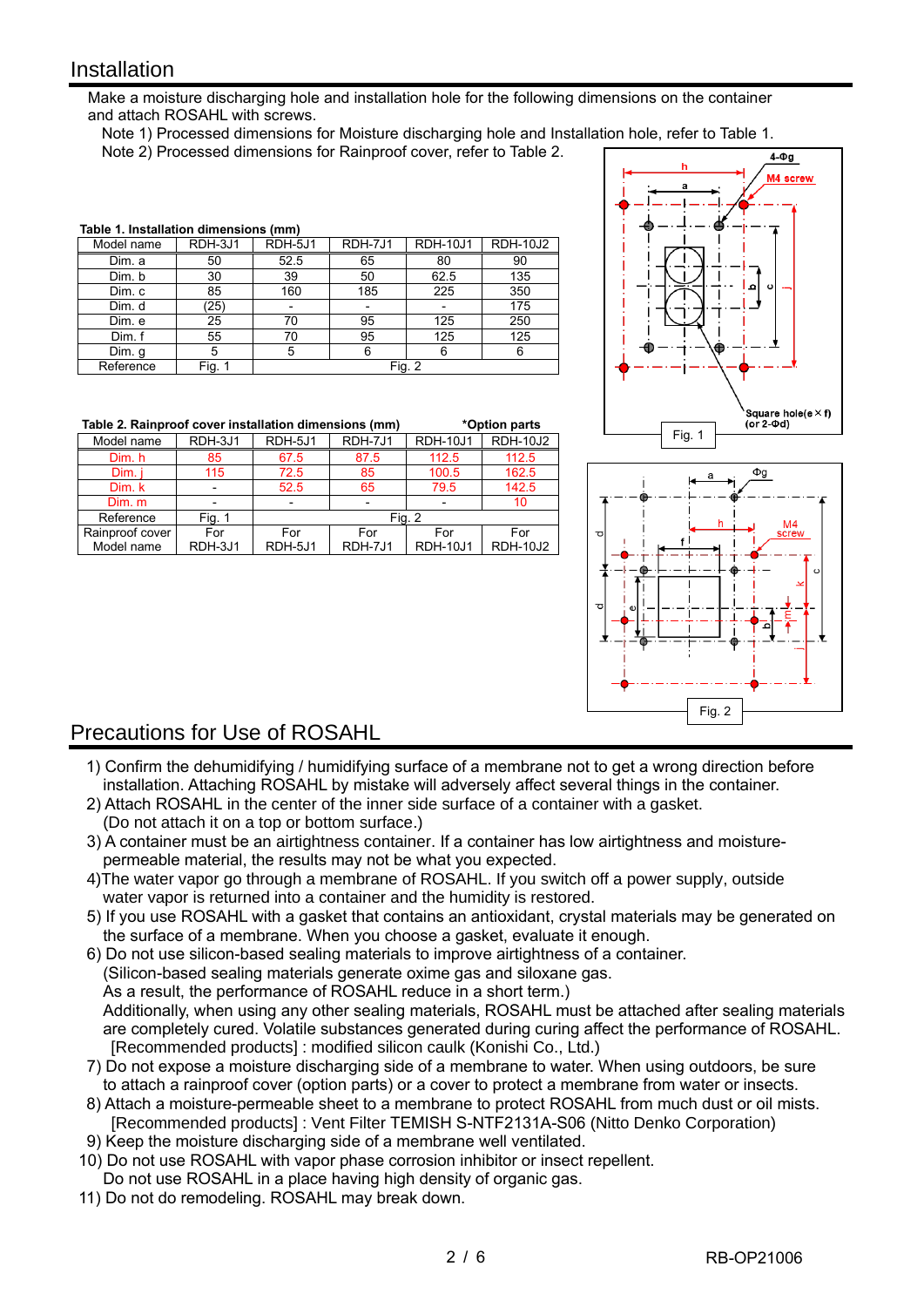#### Usage

| Please turn on the AC power supply and get energized. (Please use 100V AC *)<br>*Note: RDH-10J1 & RDH-10J2 can be used with 100/200V AC                                                       |
|-----------------------------------------------------------------------------------------------------------------------------------------------------------------------------------------------|
|                                                                                                                                                                                               |
| Please confirm lighting of the LED.* (It is a usage state)<br>*Note: It might take 3-5 minutes to light the LED on the initial stage of turning on the power supply.<br>This is not abnormal. |
|                                                                                                                                                                                               |
|                                                                                                                                                                                               |
| • Please confirm the following matters when LED doesn't light.<br>(1) Is the power supply correctly connected?<br>(2) Is the input voltage correct?                                           |

### **Specifications**

| Model Name                   |                        | RDH-3J1         | RDH-5J1    | RDH-7J1    | <b>RDH-10J1</b>     | <b>RDH-10J2</b> |
|------------------------------|------------------------|-----------------|------------|------------|---------------------|-----------------|
| Items                        |                        |                 |            |            |                     |                 |
| Dehumidifying<br>Performance | $(g/day)^*1$           | 4               | 8          | 16         | 29                  | 58              |
| Applicable Volume            | $(m^3)^*$ <sup>2</sup> | $~1$ 0.5        | $\sim$ 1   | ~2         | $\sim$ 4            | $~\sim 8$       |
| <b>Rated Voltage</b>         | (V)                    | 100 AC (85~132) |            |            | 100/200 AC (85~264) |                 |
| Power Consumption            | $(W)^*$ <sup>3</sup>   | 3               | 4          | 8          | 14                  | 28              |
| <b>Dimensions</b>            | $(mm)^{*4}$            | 193×87.5×35     | 170×115×45 | 200×145×45 | 245×175×55          | 370×195×55      |
| Weight                       | (kg)                   | 0.5             | 0.8        | 1.0        | 1.3                 | 2.0             |
| Operating<br>Temperature     | (deg C)                | $-10 - 50$      |            |            |                     |                 |

Notes

\*1 The initial value at the temperature of 30 deg C and humidity 60%RH. (The dehumidifying performance will reduce during use. How much it degrades depends on the operating environment and conditions. If any signs of abnormality are seen, early replacement is recommended.)

\*2 The applicable volume is for a sealed, moisture-impermeable container, and may vary depending on the material of the container, state of sealing and required humidity.

\*3 The annual average power consumption in average condition in Japan.

\*4 Dimensions show the values of  $H \times W \times D$  in the figure below.

### **Outline**

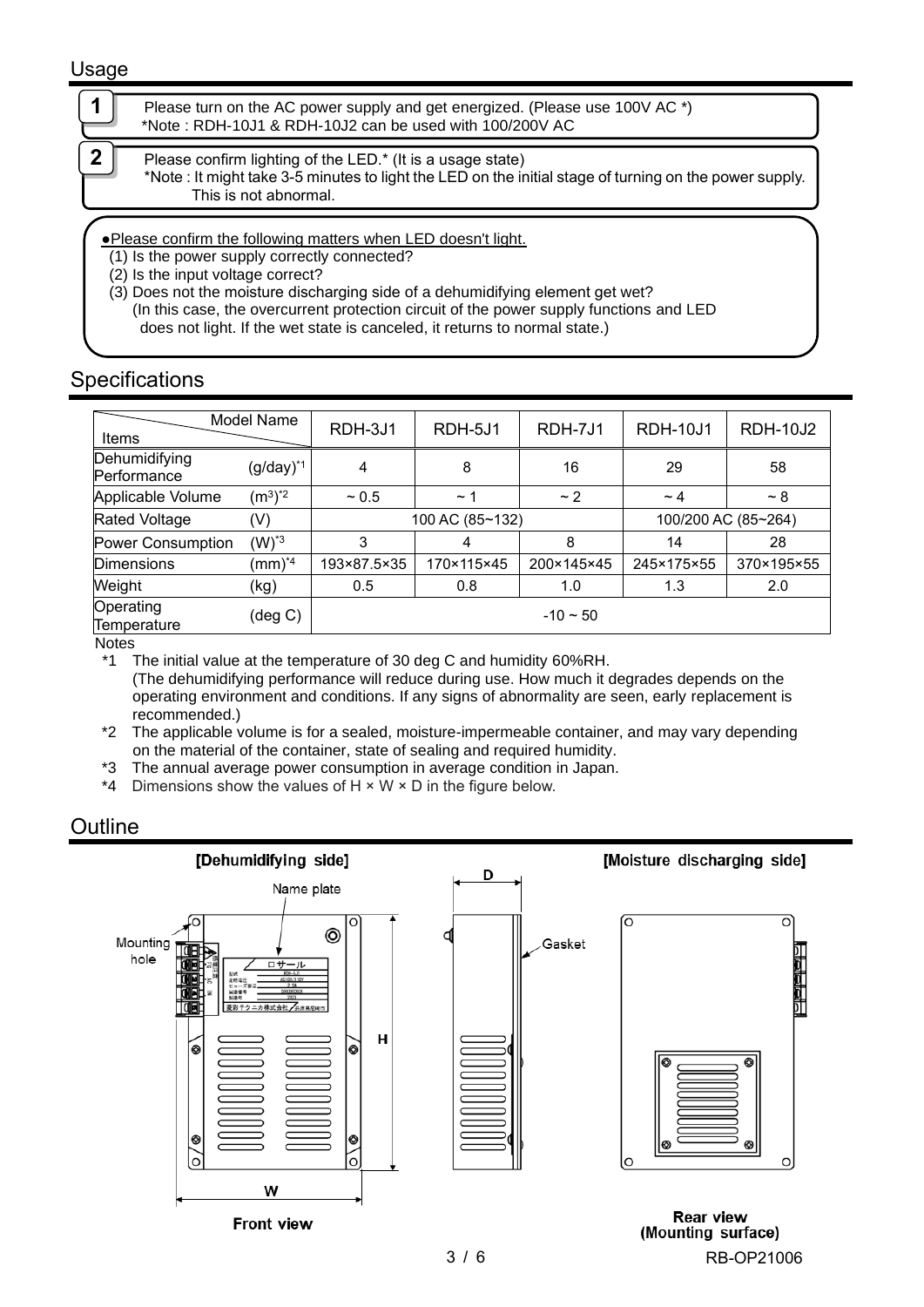This method is usually used when it is not possible to make a square moisture discharging hole on the surface itself, for example when installing to an existing panel.



| <u>Фе</u> | Model           | ROSAHL installation dimensions |    |     |    |     |           |
|-----------|-----------------|--------------------------------|----|-----|----|-----|-----------|
|           | name            | a                              |    | С   |    | е   | Reference |
|           | RDH-5J1         | 40                             |    | 100 | 18 | 6.5 | Figure 3  |
|           | RDH-7J1         | 90                             | 45 | 115 | 25 | 7.5 |           |
|           | <b>RDH-10J1</b> | 90                             | 45 | 150 | 25 | 7.5 | Figure 4  |
|           | <b>RDH-10J2</b> | 90                             | 45 | 260 | 30 | 7.5 |           |

●Installation Image (Refer to figure below) \*Note : Adapter, Gasket, Rainproof cover and Fixing bolt are option parts.

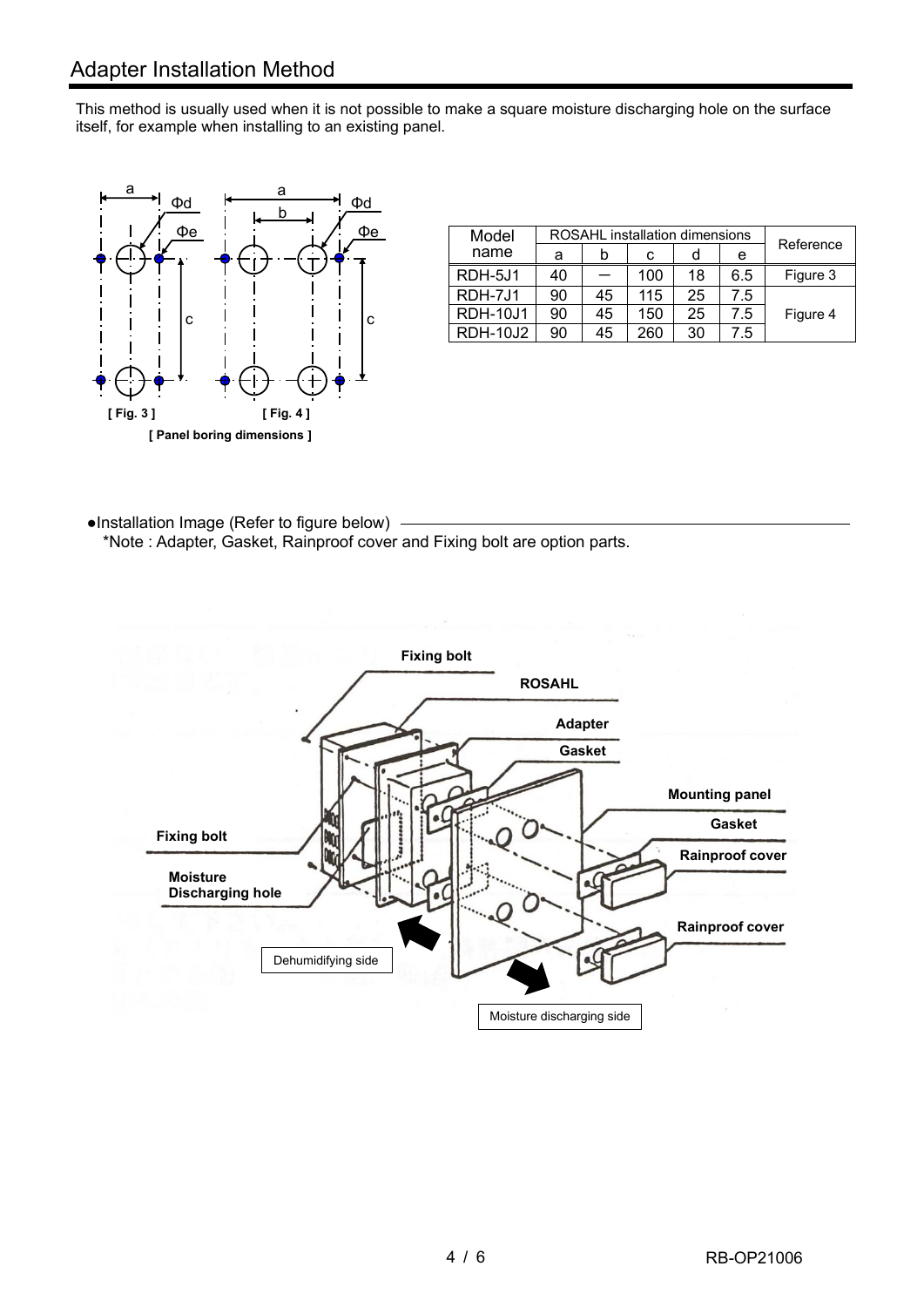#### **Prohibited Substances and Recommended Materials for ROSAHL**

1. Prohibited substances

The substances which adversely affect ROSAHL and harm in response to ROSAHL are as follows. The anode side is affected mainly. Even the additives of materials may be affected. Please evaluate enough when a new substance is adopted or a maker is changed.

| Classification | Substance Name                                     | <b>State</b>  | <b>Notes</b>                                                                           |
|----------------|----------------------------------------------------|---------------|----------------------------------------------------------------------------------------|
| Inorganic      | hydrochloric acid gas                              | gas           |                                                                                        |
|                | nitric acid gas                                    | gas           |                                                                                        |
|                | other corrosion gases                              | gas           |                                                                                        |
|                | SOx gas                                            | gas           |                                                                                        |
|                | NO <sub>x</sub> gas                                | gas           |                                                                                        |
|                | chlorine gas                                       | gas           |                                                                                        |
| Matter         | sulfurous acid gas                                 | gas           |                                                                                        |
|                | other pollution gases                              | gas           |                                                                                        |
|                | concentrated hydrochloric acid                     | liquid        |                                                                                        |
|                | concentrated nitric acid                           | liquid        |                                                                                        |
|                | substance which produces other                     | liquid        |                                                                                        |
|                | corrosion gas                                      |               |                                                                                        |
|                | divalent metal ion                                 | liquid        |                                                                                        |
|                | siloxane gas                                       | gas           |                                                                                        |
|                | oxime gas                                          | gas           |                                                                                        |
|                | lamp black                                         | gas           |                                                                                        |
|                | diethylamine                                       | gas           |                                                                                        |
|                | other amine-based gas                              | gas           |                                                                                        |
|                | amide-based low molecular weight                   | gas, liquid   |                                                                                        |
|                | compound                                           |               |                                                                                        |
|                | methylene chloride                                 | liquid        |                                                                                        |
|                | perchloroethylene                                  | liquid        |                                                                                        |
|                | trichloroethylene                                  | liquid        |                                                                                        |
|                | perchloroethylene                                  | liquid        |                                                                                        |
|                | tetrachloroethylene<br>other chlorinated solvent   | liquid        |                                                                                        |
|                |                                                    | liquid        |                                                                                        |
|                | oil mist                                           | liquid        |                                                                                        |
| Organic        | dimethyl sulfoxide                                 | liquid        |                                                                                        |
| Matter         | other sulfur based organic solvent                 | liquid        |                                                                                        |
|                | silicone sealant                                   | solid         | These substances produce siloxane gas.<br>Heat treatment (bake) is necessary to remove |
|                | silicone grease                                    | solid         | low molecule siloxane of non-reaction.                                                 |
|                | silicone rubber                                    | solid         |                                                                                        |
|                | silicone-based sealing compound                    | solid         |                                                                                        |
|                | other siloxane chemical compound                   | solid         |                                                                                        |
|                | pran-ace                                           | solid         |                                                                                        |
|                | camphor                                            | solid         |                                                                                        |
|                | other insect repellent                             | solid         |                                                                                        |
|                | paradichlorobenzene                                | gas, liquid   |                                                                                        |
|                | other chlorine-based insect repellent              | gas, liquid   |                                                                                        |
|                | vapor phase inhibitor                              | liquid, solid |                                                                                        |
|                | corrosion inhibitor which is added in<br>materials | liquid, solid |                                                                                        |
|                | cigaret tar constituent                            | gas, liquid   |                                                                                        |
|                | 2,6-Di-tert-butyl-4-methylphenol (BHT)             | liquid        | The antioxidant which was added in packing                                             |